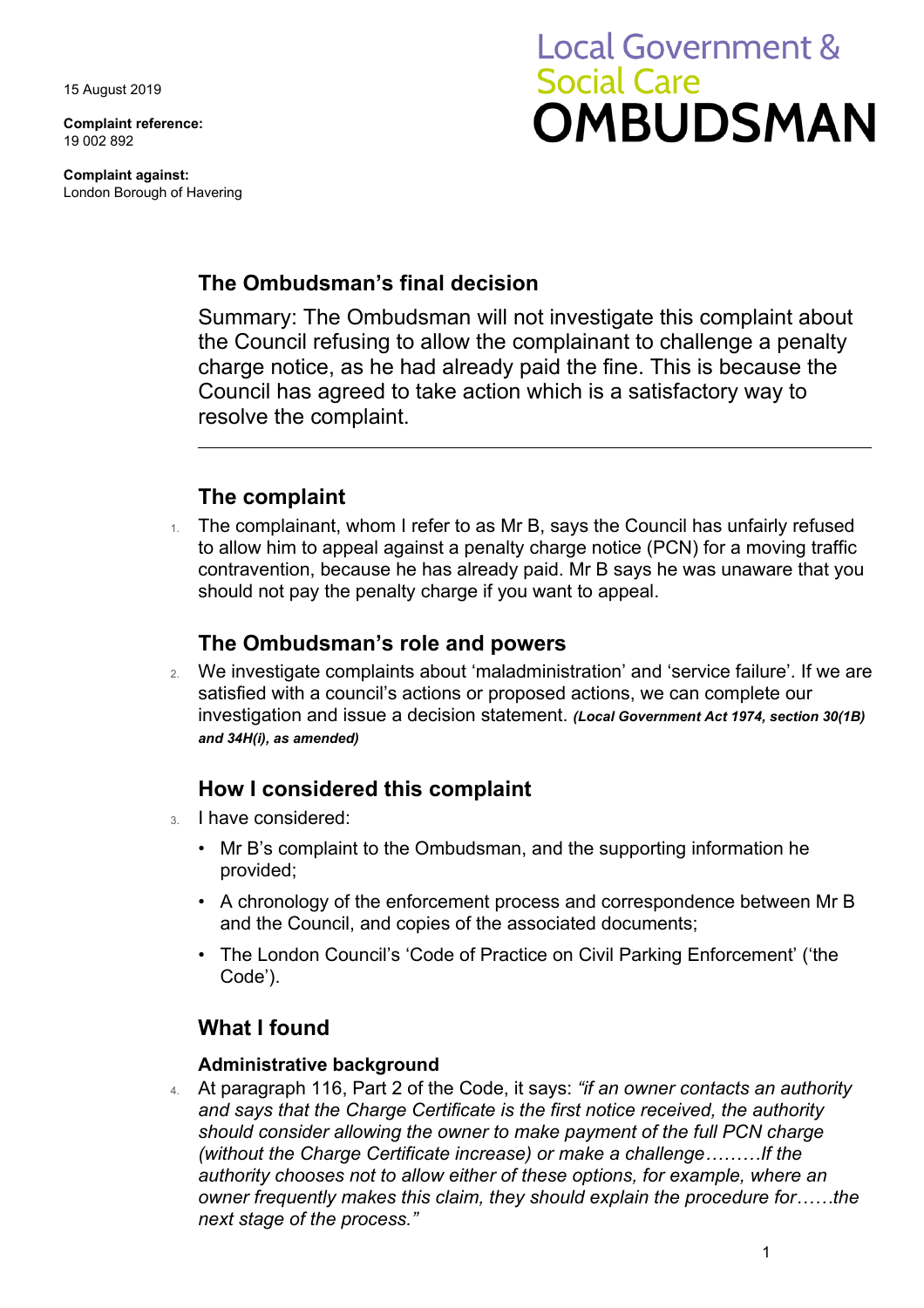#### **Summary of what happened**

 $\overline{a}$ 

- 5. The Council posted a PCN to Mr B for driving in a bus lane. Mr B says he did not receive it.
- 6. He then received a Charge Certificate, which said *"please do not make payment if you want to challenge the PCN".*
- 7. Mr B emailed the Council, stating he wanted to appeal. The Council replied, saying:

*"as a Charge Certificate was issued….you are no longer able to make representations against the case. Please wait for an Order for Recovery which will enable you to make a Witness Statement against the case should you have grounds to do so. This is the only option available for you outside of payment of the current outstanding balance of £195. This is a Quasi-Judicial process set out by London Councils that must be followed by both the London Borough of Havering and the appellant."* 

- 8. The Council then sent a pre-enforcement warning letter. Mr B decided to pay the £195, as he was worried the amount would increase further, but he also emailed the Council to say he still wanted to appeal.
- 9. In the subsequent complaint correspondence, the Council said payment of the fine meant Mr B had accepted liability and the case was closed.

#### **Assessment**

- 10. I am mindful that the Charge Certificate said you should not pay if you want to challenge the PCN, and that this was reiterated by the Council before Mr B paid the charge.
- highlight an error in the enforcement process, but does not constitute an 11. But I also note that some of the other procedural advice provided by the Council wasn't entirely accurate. Firstly, as this was a moving traffic offence the Council should have referred to a statutory declaration and not a witness statement. Secondly, the submission of a statutory declaration enables the person to appeal/representations 'against the case' or the basis of PCN itself. Finally, the Ombudsman has not identified any legislation or case law to support the view that liability is accepted when payment is made.
- 12. So on balance, and since the Council had referred to the Code in its correspondence with Mr B (even though it applies to parking, and not moving traffic contraventions), I asked the Council if it would consider applying the approach suggested at paragraph 116 of the Code.

## **Agreed action**

- paid £65). Or he could lodge an appeal with London Tribunals, but he would then 13. The Council has offered to refund £130 and re-issue the PCN. This would then give Mr B the opportunity to submit formal representations against the PCN to the Council. If the representations are accepted, the Council would refund the remaining £65. If the representations are not upheld, Mr B would then have two options. He could either decide to not pursue the matter further, and he would therefore have benefitted from the discounted PCN rate (i.e. he would only have risk having to pay the remainder of the full value of the penalty charge (i.e. he would have to pay an additional £65) if the appeal was unsuccessful.
- 14. Mr B has confirmed he is satisfied with this proposal as a way to resolve the complaint.